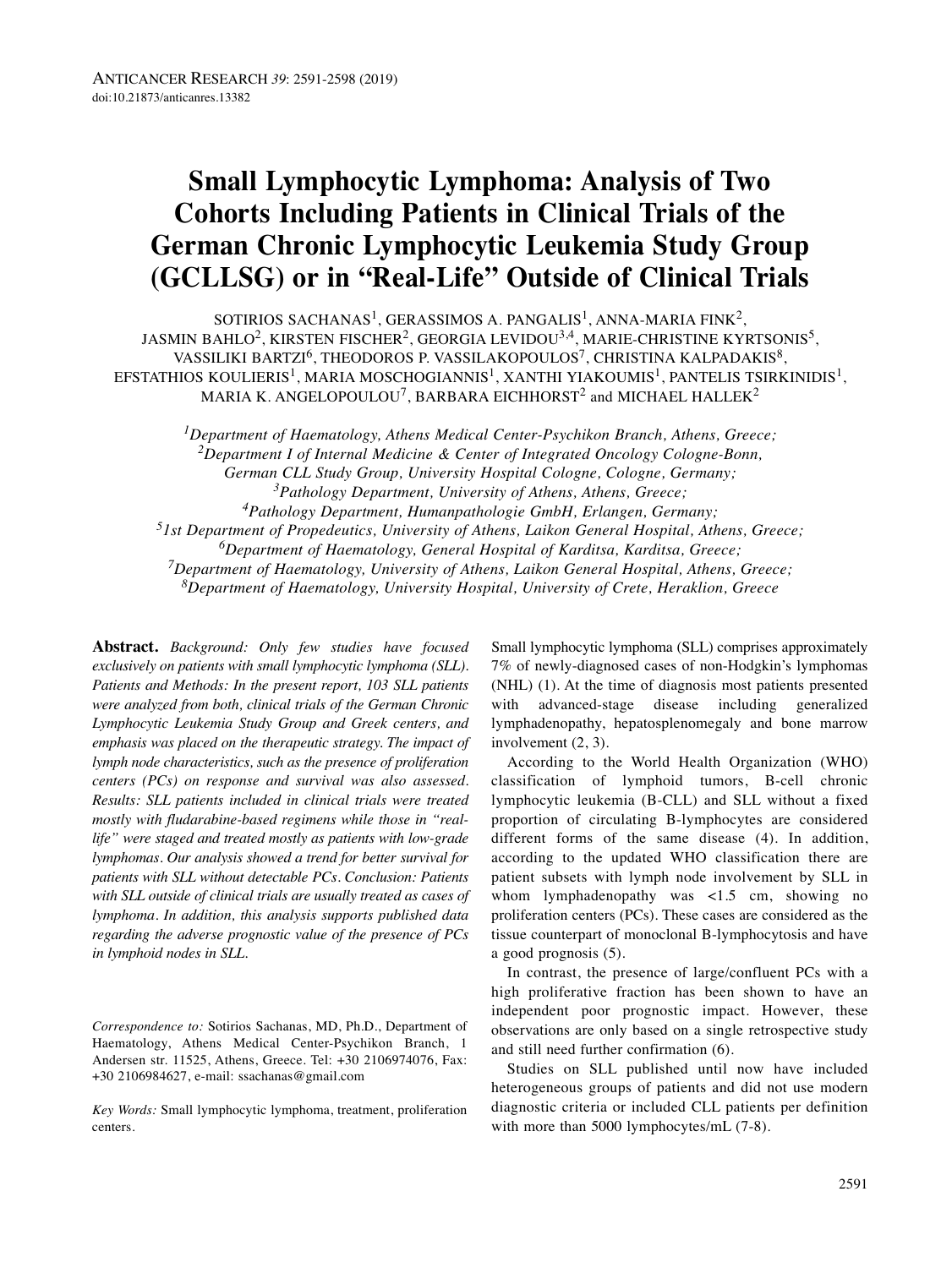Furthermore, outside the context of clinical trials, SLL patients are generally not treated uniformly and because of this there are little data available concerning the impact of different treatment options on response and survival.

In the present report we record clinical and biological features as well as treatment strategies in a series of SLL patients treated according to the study protocols. Results and clinical observations are compared to a patient cohort managed outside of controlled clinical trials focusing on the differences between these two patient cohorts. We also studied the impact of lymph node characteristics, such as the size and the presence of PCs, on response and survival of patients with SLL.

# **Patients and Methods**

Patients diagnosed with SLL in three Greek centers from 2007 up to 2016 according to the 2008 WHO Classification diagnostic criteria, form the basis of this study, as well as SLL patients who had been included in six prospective clinical trials of the German Chronic Lymphocytic Leukemia Study Group (GCLLSG) (CLL1, CLL4, CLL5, CLL7, CLL8 and CLL2M) (4, 9-13).

Thus, two patients' cohorts were examined – one from Greece (retrospective analysis of chart review) and one from Germany (information on clinical trial patients) (4, 9-13).

Clinical and biological patients' characteristics were recorded as well as treatment related variables, such as, type of treatment administered, overall clinical response and outcome/survival. Apart from Binet clinical staging the Ann-Arbor staging system was also used in Greek cohort.

Moreover, lymph node (LN) features such as size, and histological evidence for the presence of lymph node PCs were recorded for Greek patients, whenever lymph node biopsies were performed and data were available. For histopathology, PCs were evaluated in hematoxylin and eosin sections and defined as pale areas containing prolymphocytes and paraimmunoblasts, surrounded by a dark background of small lymphocytes (14-17).

Involved LNs were defined as any LN greater than 1 cm detected by clinical or imaging assessment.

*Statistical analysis.* Data analyses were based on descriptive statistics. For continuous variables, these statistics included the following: median, minimum and maximum as well as interquartile range. The therapeutic regimen or agents given as first line treatment administered and treatment dates were documented, as well as treatment outcome, such as general response and time to relapse. Hence, time to first line treatment (TTFT, from diagnosis until starting first-line treatment), progression-free survival (PFS, from the start of first line treatment until the date of disease progression or death) and overall survival (OS, from diagnosis until death) were calculated according to Kaplan-Meier methodology. The effect of various clinicopathologic and laboratory parameters on clinical outcome was assessed by plotting survival curves according to the Kaplan-Meier method and comparing groups using Cox proportional hazards estimation. Statistical calculations were performed using the statistical package STATA 11.0 for Windows (Stata Corp. College Station, TX, USA) and SPSS Version 24 (SPSS Inc, Chicago, IL, USA) for the Greek and German analysis

Table I. *German Chronic Lymphocytic Leukemia Study Group (GCLLSG) cohort.*

| Population analysis            | Total N $(\%)$ |  |  |  |
|--------------------------------|----------------|--|--|--|
| All patients (trial cohort), N | 53             |  |  |  |
| CLL1                           | 6(11.3)        |  |  |  |
| CLI <sub>A</sub>               | 1(1.9)         |  |  |  |
| CLL <sub>5</sub>               | 2(3.8)         |  |  |  |
| CLL7                           | 8(15.1)        |  |  |  |
| CLL8                           | 33(62.3)       |  |  |  |
| CLL2M                          | 3(11.3)        |  |  |  |

respectively. All results with a two-sided *p≤*0.05 were considered statistically significant.

### **Results**

A total of 103 patients with SLL were analyzed; 50 patients diagnosed and treated in three Greek centers outside of clinical trials and 53 patients included in six German clinical trials (Table I).The median age of patients in the Greek cohort was 69 years (range=36-89 years), and in the German cohort 61 years (range=35-79). Tissue material for the detection of PCs was available at diagnosis in 35 (35/50, 70%) patients from the Greek cohort and among them 23 (23/35, 66%) presented with apparent PCs (Figure 1).

#### *Follow up and survival analysis (OS, PFS)*

*Greek cohort.* Thirty-nine patients (39/50, 78%) were alive after a median observation time of 40 months (0.7-117.3). 5 year OS was 90.1% and 5-year PFS was 36% (Figure 2).

Univariate analysis revealed that specific clinical parameters such as age (>65y) (HR=9.013, *p=*0.048), ECOG performance status (HR=4.225, *p=*0.021) and presence of B symptoms (HR=10.723, *p=*0.040) were associated with a worse OS. Although according to Kaplan Meier survival curves (Figure 3) a trend for a better OS in patients with no detectable PCs was observed, since all events occurred in the group of patients with detectable PCs, it failed to attain statistical significance in our analysis (*p=*0.1823).

*GCLLSG clinical trial cohort.* Thirty-nine patients (39/53, 74%) were alive after median observation from diagnosis of 72.7 months (range=16.5-149.0); 5-year OS was 86.2% and 5-y PFS from first-line treatment was 39.5% (Figure 2). Univariate analysis showed that the presence of 17p-del was of statistical significance with regards to PFS (HR=10.156, *p=*0.045).

#### *Patient characteristics at first line treatment*

Twenty-seven (27/50, 54%) and 45 (45/53, 85%) patients from Greek and German cohorts respectively received first line treatment. The characteristics of the patients who received first line treatment at this time point are shown in Table II.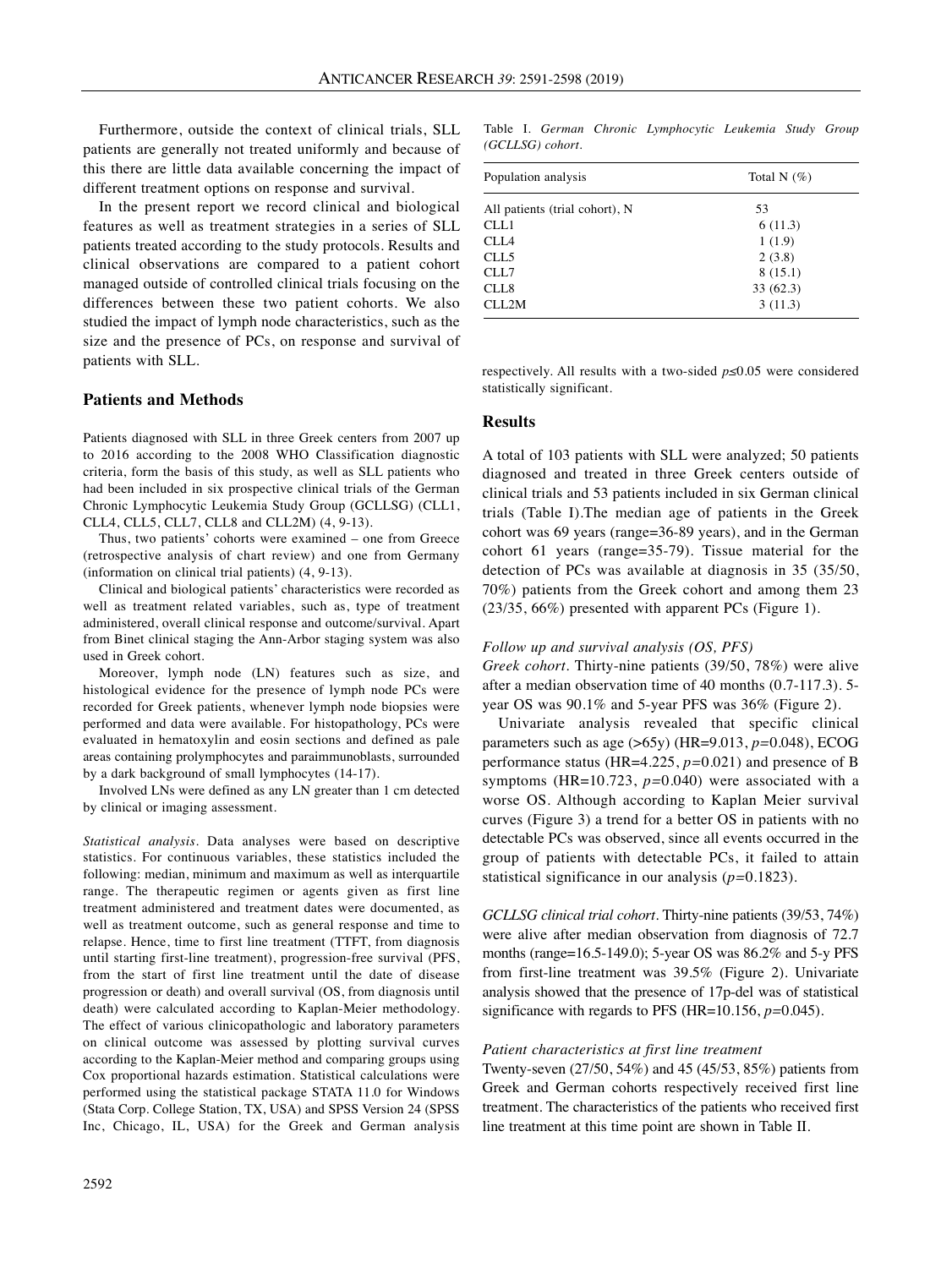

Figure 1. Representative immunostaining sections of a lymph node in a small lymphocytic lymphoma (SLL) patient demonstrating conventional morphology as well as the presence of proliferation center (PC). A. Hematoxyline-Eosin (x200) staining showing the presence of SLL infiltration combined with apparent prolymphocytes-paraimmunoblasts (red arrows), B. Ki67 immunostaining within and outside PC (Envision ×200), Stronger *Ki67 staining within PC indicates the presence of paraimmunoblasts.*



Figure 2. Overall survival (OS) and progression-free survival (PFS) – Greek cohort (A, B) and German cohort (C, D), respectively.

*Greek cohort [27 patients (pts)].* Patients' median age was 70 years (range=36-87), while 18 of the 27 patients (66%) were above the age of 65 years. Twenty-five patients (92.5%) underwent bone marrow (BM) biopsy, showing a median SLL infiltration of 45% (range=0-97%). Ten patients (37%) presented with at least three involved LNs while 21 presented with LN>1.5 cm as measured in computed tomography (CT). Detection of 17p del, 11q del and IGHV mutation analysis were performed in only 11, 8 and 8 cases respectively. One patient presented with 17pdel, one with 11q del and five were unmutated.

*GCLLSG clinical trial cohort (43 patients).* Patients' median age was 62 years (range=40-80) and 14 (31.1%) were >65 years old. Nine underwent bone marrow biopsy and the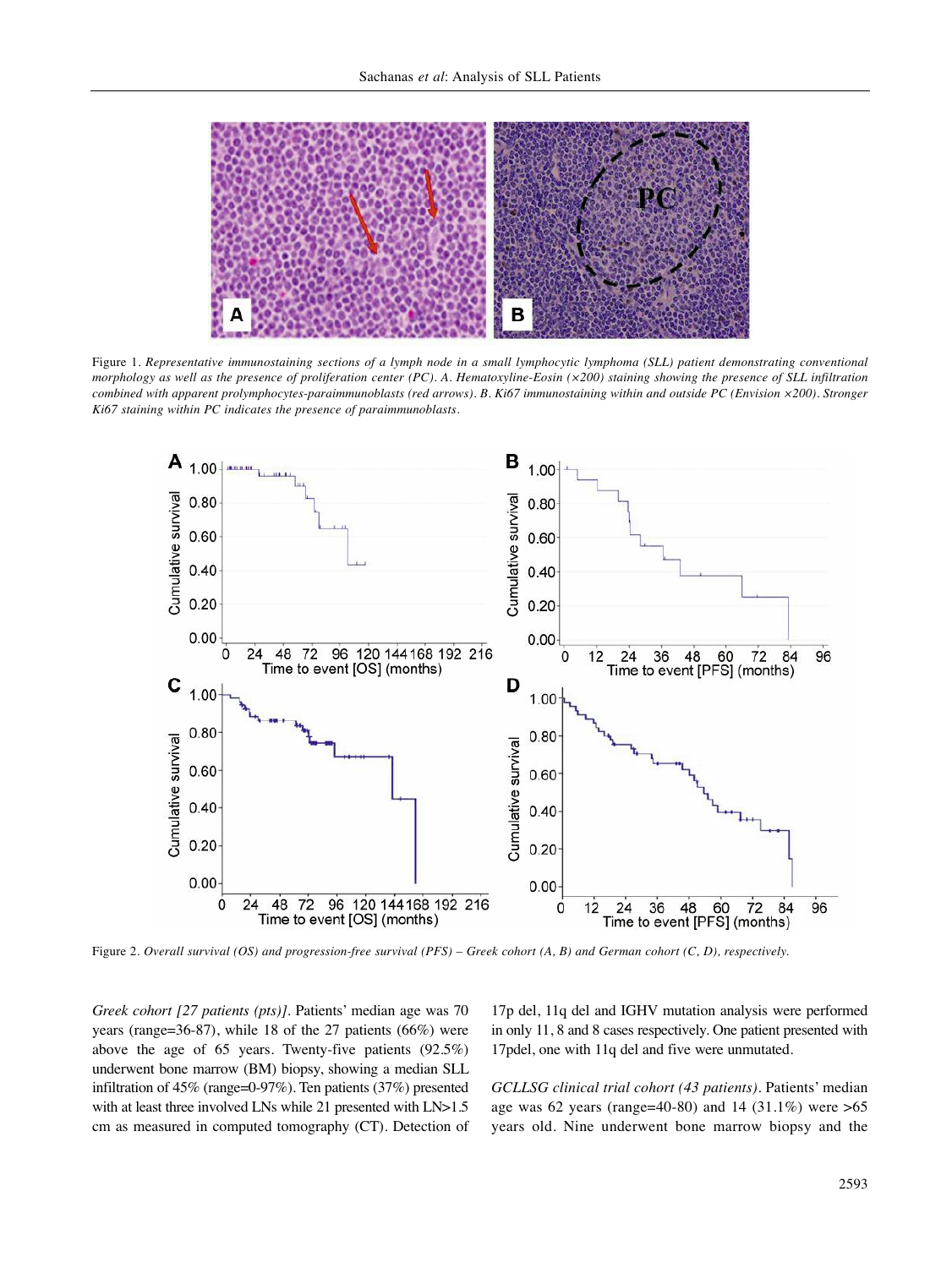

Figure 3. Overall survival (OS) of small lymphocytic lymphoma (SLL) patients according to the presence of proliferation centers (PCs) - Greek cohort.

median bone marrow infiltration was 60%; 25 of 45 patients (55.6%) presented with LN>1.5 cm as measured on CT and 30 (66.7%) had at least three involved LNs; 32 patients underwent fluorescence in situ hybridization (FISH) analysis for the detection of genomic aberrations and for 32 patients sequencing was done to analyze the IGHV gene status. One patient (3.1%) had a 17p deletion, four (12.5%) had a 11q deletion while 24 (75.0%) patients had an unmutated IGHV gene status.

#### *Type of treatment and response*

*Greek cohort.* Twenty-seven patients (27/50, 54%) were in need of treatment either upon or very close to diagnosis. Median time to treatment from diagnosis (calculated including also patients that did not receive treatment) was 1.6 months. Most patients received a mild form of immunochemotherapy ranging from 14 (52%) – receiving rituximab plus chlorambucil (R-CLB) to three (11%) rituximab plus cyclophosphamide, vincristine and prednisolone (R-CVP), while two (7.4%) and one (3.7%) patients received fludarabine-cyclophosphamide-rituximab (FCR) and bendamustine-rituximab (BR) combinations respectively. Three (11.1%) and two (7.4%) patients were treated with rituximab and chlorambucil monotherapy respectively while one received radiotherapy (RT) and one corticosteroids alone (Table III).

Twenty-three cases could be assessed for response and among them 22 (22/23, 95.6%) responded. Four (4/23, 17.4%) entered complete remission (CR), 18 (18/23, 78.3%) partial remission (PR) and one (1/23,4.3%) had stable disease (SD). Response according to type of first line treatment was as follows (Table IV): 85% (12/14) evaluable pts in the R-CLB treatment group responded (3 CR, 8 PR) and one had SD. All (3/3, 100%) patients who received R-CVP achieved PR while in the FCR treatment group one patient experienced CR and the other PR. All other assessable patients exposed to other treatment groups achieved PR.

*GCLLSG clinical trial cohort.* Median time from diagnosis to initiation of first treatment was 11.4 months. Thirty-nine (39/45, 87%) patients were treated with fludarabine-based regimens as first-line treatment – 19 (19/31, 42.2%) fludarabine-cyclophosphamide combination (FC) and 19 (19/31, 42.2%) FCR while only three (3/31, 6.7%) received the BR combination. One (1/45, 2.2%) patient received monotherapy with fludarabine (F) and three (3/45, 6.7%) received monotherapy with chlorambucil (Table III). Data for response assessment was available in 39 cases. Thirty-six (36/39, 92%) responded, 13 (13/39, 33.3%) achieved CR and 23 (23/39, 59.0%) PR, while three (3/39, 7.7%) had no response (SD) or progressed PD. Disease response according to the type of first line treatment was as follows (Table IV): five of 19 patients in the FC group entered CR (26.3%) while 14 had PR (73.7%). In the FCR group, seven out of 16 patients achieved CR (43.8%), seven (43.8%) PR and two (12.5%) did not respond with stable disease or PD; in the BR group two out of three (66%) patients achieved PR; one patient who received F as a single agent reached CR and one patient placed on chlorambucil monotherapy showed no response.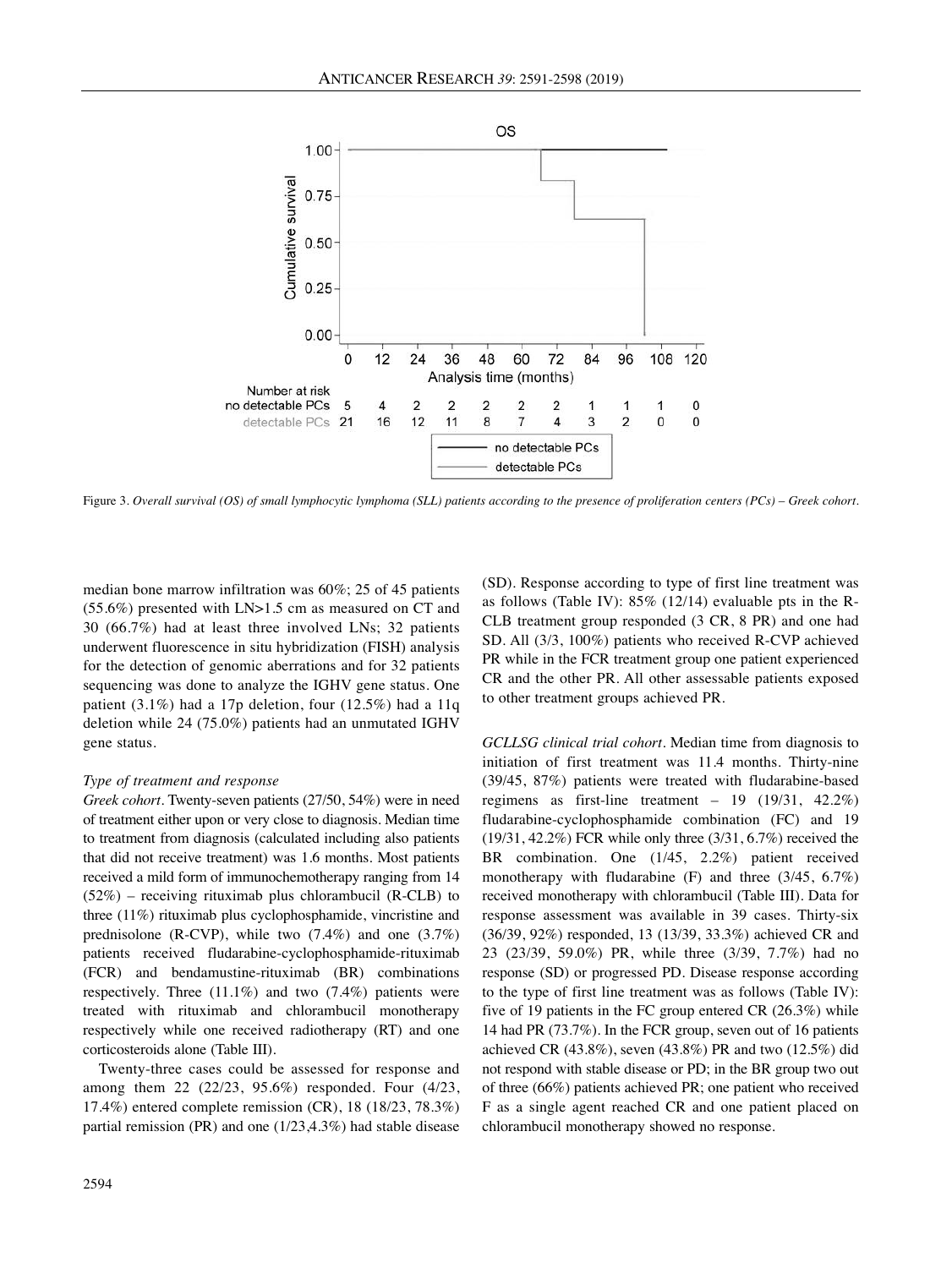Table II. *Patient characteristics at first-line treatment.*

| Patient characteristics                      | Greek          | German         |
|----------------------------------------------|----------------|----------------|
|                                              | total          | total          |
|                                              | $N(\%)$        | $N(\%)$        |
| All patients, N                              | 27             | 45             |
| Age (years)                                  |                |                |
| Median (range)                               | 70 (36-87)     | $62(40-80)$    |
| Age group (years)                            |                |                |
| ≤60                                          | 4(14.8)        | 19 (42.2)      |
| >60 & ≤65                                    | 5(18.5)        | 12 (26.7)      |
| >65 & ≤70                                    | 4(14.8)        | 7 (15.6)       |
| >70 & ≤75                                    | 4(14.8)        | 6 (13.3)       |
| >75                                          | 10(37.0)       | 1(2.2)         |
| Age group (years)                            | 27             | 45             |
| ≤65                                          | 9 (33.3)       | 31 (68.9)      |
| >65                                          | 18 (66.6)      | 14(31.1)       |
| Ann Arbor stage, $N(\%)$<br>I                | 27             | Not determined |
| П                                            | 2(7.4)<br>0(0) |                |
| Ш                                            | 1(3.7)         |                |
| IV                                           | 24 (88.8)      |                |
| B-symptoms                                   | 27             | 45             |
| No                                           | 23 (85.1)      | 27(60.0)       |
| Yes                                          | 4(14.8)        | 18 (40.0)      |
| ECOG performance status, $N$ (%)             | 27             | 44             |
| $\mathbf{0}$                                 | 12 (44.4)      | 26 (59.1)      |
| 1                                            | 7(25.9)        | 16 (36.4)      |
| >1                                           | 8(29.6)        | 2 (4.5)        |
| LDH (U/l)                                    | 25             | 44             |
| $\leq 250$                                   | 12 (48.0)      | 32 (72.7)      |
| >250                                         | 13 (52.0)      | 12 (27.3)      |
| Deletion in 17p, $N$ (%)                     | 11             | 33             |
| Yes                                          | 1(9.0)         | 1(3.0)         |
| Deletion in 11q, N (%)                       | 8              | 33             |
| Yes<br>IGHV mutational status, $N$ (%)       | 1(12.5)<br>8   | 4(12.1)<br>32  |
| Unmutated                                    | 5(62.5)        | 24 (75.0)      |
| Serum $\beta_2$ -microglobulin (mg/l), N (%) | 13             | 37             |
| $\leq 3.5$                                   | 6(46.1)        | 28 (75.7)      |
| >3.5                                         | 7(53.8)        | 9 (24.3)       |
| Bone marrow biopsy (N),                      | 25             | 9              |
| Percentage of infiltration median %          | 45%            | 60%            |
| Liver enlargement present, $N$ (%)           | 27             | 45             |
| (hepatomegaly by any assessment)             |                |                |
| Yes                                          | 5 (18.5)       | 18 (40.0)      |
| Spleen enlargement present, $N(\%)$          | 27             | 45             |
| (splenomegaly by any assessment)             |                |                |
| Yes                                          | 7(26.9)        | 26 (57.8)      |
| Bulky lymphadenopathy present, $N$ (%)       | 27             | 45             |
| (any lymph node ≥10 cm                       |                |                |
| by any assessment)<br>Yes                    | 7(26.9)        | 10(22.2)       |
| CT findings present, N (%)                   |                |                |
| (any lymph node $>1.5$ cm                    |                |                |
| detected by CT scan)                         | 22             | 45             |
| Yes                                          | 21 (95.4)      | 25 (55.6)      |
| Number of involved lymph nodes, $N$ (%)      | 27             | 45             |
| (any lymph node >1 cm detected               |                |                |
| by any assessment)                           |                |                |
| 0                                            | 1 (3.7)        | 2 (4.4)        |
| $1 - 2$                                      | 16 (59.2)      | 13 (28.9)      |
| ≥3                                           | 10 (37.0)      | 30 (66.7)      |

ECOG: Eastern cooperative oncology group; LDH: lactate dehydrogenase; IGHV: immunoglobulin heavy chain variable; CT: computed tomography.

Table III. *Type of first line treatment-Greek and German cohorts.*

| Type of first-line treatment          | Greek<br>total<br>$N(\%)$ | German<br>total<br>$N(\%)$ |
|---------------------------------------|---------------------------|----------------------------|
| Patients with first-line treatment, N | 27                        | 45                         |
| R-CLB                                 | 14 (51.9)                 |                            |
| R-CVP                                 | 3(11.1)                   |                            |
| $R - B$                               | 1(3.7)                    | 3(6.7)                     |
| <b>FCR</b>                            | 2(7.4)                    | 19 (42.2)                  |
| CLB                                   | 2(7.4)                    | 3(6.7)                     |
| R                                     | 3(11.1)                   |                            |
| Other (RT, corticosteroids)           | 2(7.4)                    |                            |
| F                                     |                           | 1(2.2)                     |
| FC                                    |                           | 19 (42.2)                  |

R-CLB: Rituximab-chlorambucil; R-CVP: rituximab, cyclophosphamide, vincristine, prednisolone; R-B: rituximab-bendamustine; RT: radiotherapy; F: fludarabine; FC: fludarabine, cyclophosphamide; FCR: fludarabine, cyclophosphamide, rituximab; R: rituximab.

# **Discussion**

The International Workshop on CLL definition of SLL requires the presence of enlarged lymph nodes with the same tissue morphology and immunophenotype as CLL, with no cytopenias due to bone marrow infiltration and fewer than  $5 \times 10^9$ /L peripheral blood B cells (18).

Because of its rarity only small series of SLL have been reported and SLL patients are usually incorporated in larger CLL series reported within clinical trials (7). As a result, no specific systematic analysis of this subgroup has been performed.

Although the WHO classification system does not recognize SLL and CLL as separate entities, these patients are often treated differently both in clinical trials and in everyday clinical practice, raising the obvious question about the optimal therapeutic approach for this group of patients.

The present study is indeed one of the largest series exclusively including SLL patients diagnosed according to more modern criteria, deriving from both clinical trials and "real-life" clinical practice, and focusing on the aforementioned question (19). This investigation reveals that SLL patients enrolled in clinical trials in the era before targeted therapies were treated mostly with fludarabine-based regimens, including the FCR combination, followed by the BR combination and CLB, adopting the same therapeutic algorithms as in CLL. This therapeutic approach is effective and achieves high response rates (92%) including CRs (33%) exclusively in the fludarabine-based treatment arms.

On the other hand, outside of clinical trials, as in the Greek cohort reported here, SLL patients were treated more heterogeneously and mostly received lymphoma- type treatment protocols. Here, SLL patients were treated mostly with mild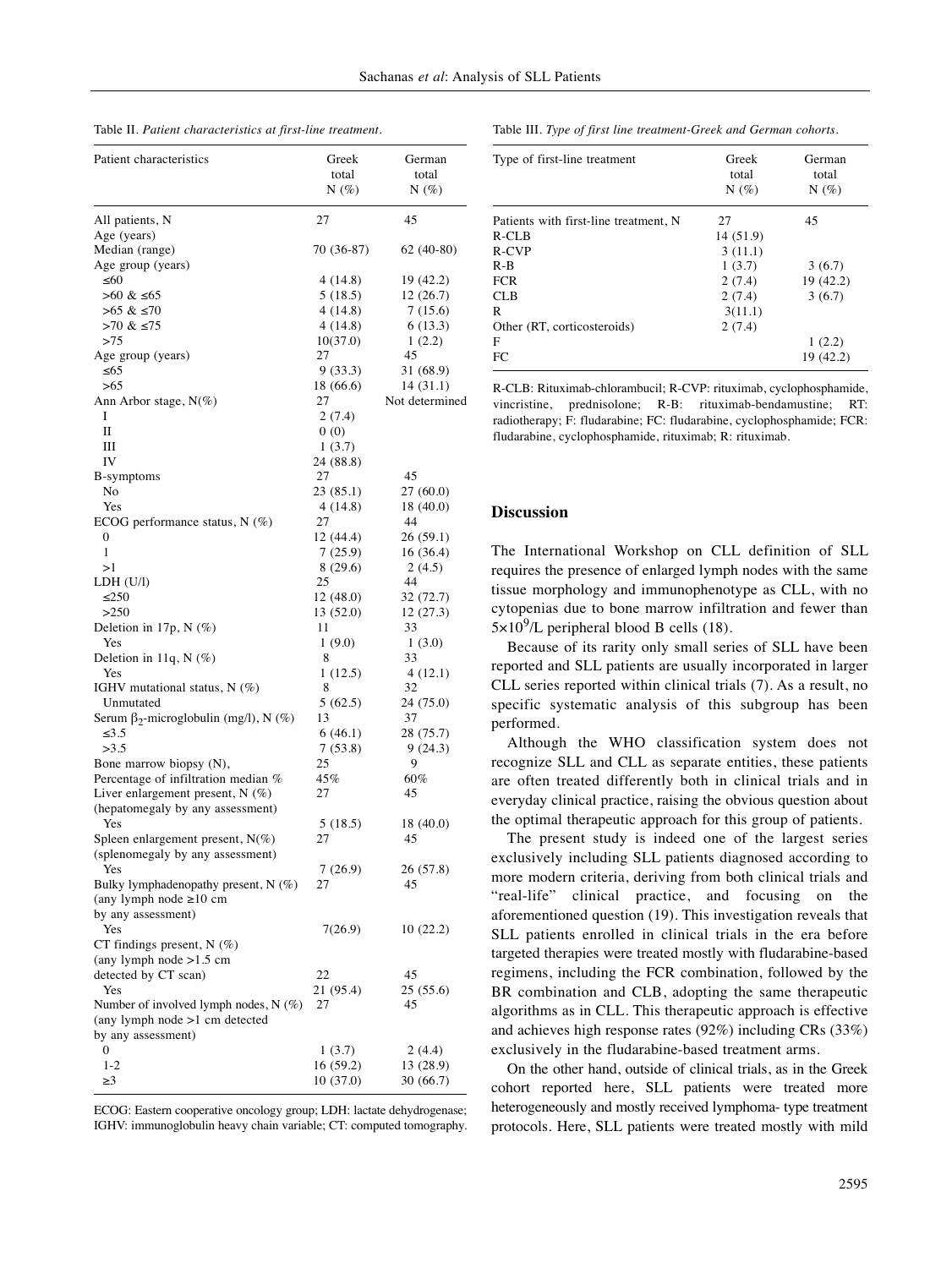| First line treatment     | R-CLB<br>Greek<br>$N(\%)$ | R-CVP<br>Greek<br>$N(\%)$ | <b>FCR</b><br>Greek/German<br>$N(\%)$ | <b>BR</b><br>Greek/German<br>$N(\%)$ | <b>CLB</b><br>Greek/German<br>$N(\%)$ | F<br>German<br>$N(\%)$ | FC<br>German<br>$N(\%)$ | R<br>Greek<br>$N(\%)$ | Other<br>Greek<br>$N(\%)$ |
|--------------------------|---------------------------|---------------------------|---------------------------------------|--------------------------------------|---------------------------------------|------------------------|-------------------------|-----------------------|---------------------------|
| Patients with first-line |                           |                           |                                       |                                      |                                       |                        |                         |                       |                           |
| treatment, N             | 14                        | 3                         | 2/19                                  | 1/3                                  | 2/3                                   |                        | 19                      | 3                     | 2                         |
| Missing response         | 2(14.28)                  | 0(0.0)                    | 0(0.0)/3(15.8)                        | 0(0.0)/1(33.3)                       | 0(0.0)/2(66.7)                        | 0(0.0)                 | 0(0.0)                  | 0(0.0)                | 2(100)                    |
| Response to first-line   |                           |                           |                                       |                                      |                                       |                        |                         |                       |                           |
| treatment                | 12                        | 3                         | 2/16                                  | 1/2                                  | 2/1                                   |                        | 19                      | $\mathbf{3}$          | $\Omega$                  |
| CR.                      | 3(25.0)                   | 0(0.0)                    | 1(50.0)/7(43.8)                       | 0(0.0)/0(0.0)                        | 0(0.0)/0(0.0)                         | (100.0)                | 5(26.3)                 | 0(0.0)                | ٠                         |
| PR                       | 8 (66.6)                  | 3(100.0)                  | 1(50.0)/7(43.8)                       | (100.0)/2(100.0)                     | 2(100.0/00(0.0))                      | 0(0.0)                 | 14 (73.7)               | 3(100.0)              | $\overline{\phantom{a}}$  |
| SD/PD                    | 1(8.3)                    | 0(0.0)                    | 0(0.0)/2(12.5)                        | 0(0.0)/0(0.0)                        | $(0.0)/1$ (100.0)                     | 0(0.0)                 | 0(0.0)                  | 0(0.0)                | $\overline{\phantom{a}}$  |

| Table IV. Response according to first-line treatment in both cohorts. |  |  |  |  |  |
|-----------------------------------------------------------------------|--|--|--|--|--|
|-----------------------------------------------------------------------|--|--|--|--|--|

R-CLB: Rituximab-chlorambucil; R-CVP: rituximab, cyclophosphamide, vincristine, prednisolone; FCR: fludarabine, cyclophosphamide, rituximab; BR: bendamustine, rituximab; CLB: chlorambucil; F: fludarabine; FC: fludarabine, cyclophosphamide; R: rituximab; CR: complete response; PR: partial response; SD/PD: stable disease/progression of disease.

immunochemotherapy (mainly the R-CLB combination and less frequently R-CVP). Only two patients received the FCR combination and interestingly there were even individual cases who received monotherapy with rituximab or radiotherapy alone. Overall response rates were high (95%) reaching CR (18%, 3 patients in the R-CLB group and 1 in FCR group).

The Ann-Arbor staging system for SLL patients is still used in everyday clinical practice and is quite widespread. Of note is the fact that the use of this staging system can identify patients with SLL in whom lymphoma is localized to a single group of lymph nodes or lymph nodes present on one side of the diaphragm who could benefit from the use of local radiotherapy. Previously, published data have shown that if the bone marrow is not involved, this subset of SLL patients is potentially curable after involved or extended field radiotherapy, achieving 80% freedom from relapse in stage Ι and 62% in stage ΙΙ (20).

Survival analysis showed that patients with SLL in both cohorts had an excellent prognosis with a 5-year OS of 86.2% and 90.1% for the German and Greek cohorts, respectively. The presence of 17p deletion had statistical significance for PFS in the univariate analysis of the GCLLSG cohort. In the univariate analysis of SLL patients in the Greek cohort, the presence of B-symptoms, ECOG performance status greater than "0" and the age older than 65 years had a significant poor prognostic impact on OS. Other clinical and biological parameters had no statistically significant impact on outcome.

Time from diagnosis to treatment initiation was significantly shorter for SLL patients in the Greek "real-life" cohort (1.6 months) than for those treated in the framework of the GCLLSG trials (11.4 months). We feel that this reflects the fact that in everyday practice clinicians more commonly use the lymphoma criteria for initiation of treatment and begin therapy for SLL much sooner compared to those participating physicians enlisting patients in the GCLLSG clinical trials.

We also attempted to evaluate the prognostic role of two specific parameters – the presence of PCs in lymphoma tissue biopsies and the size of lymph nodes, which according to the updated WHO classification, could be utilized to identify a subset of SLL patients with better prognosis (5). However, our results showed that the size of lymph nodes had no prognostic significance in both SLL cohorts. Moreover, in the Greek "real life" cohort, lymph node sections were available in the majority of patients and PCs were seen in most of the cases (65%). These data are in line with the data reported in our previous studies as well as reported by other investigators (14, 21-22). Although, according to Kaplan Meier curves a trend for better survival for SLL patients without detectable PCs could be assumed since all events occurred in the group of patients with detectable PCs, in our analysis this correlation failed to attain statistical significance. Similarly, in 2011 Gibson *et al.* reported that biopsies containing CLL/SLL-type cells, but lacking PCs in patients with no enlarged or only slightly enlarged lymph nodes on imaging, are indicative of very indolent disease and could perhaps be considered as a tissue equivalent of monoclonal B-cell lymphocytosis rather than overt small lymphocytic lymphoma (6).

In conclusion, this study shows that SLL patients in "real life" are usually treated as low-grade lymphomas with the administration of less toxic therapeutic agents resulting in high response rates which are similar to those obtained in clinical trials. In addition, our study provides further data supporting the adverse prognostic significance of the presence of PCs in lymph nodes.

## **Conflicts of Interest**

The Authors report no conflicts of interest regarding this study.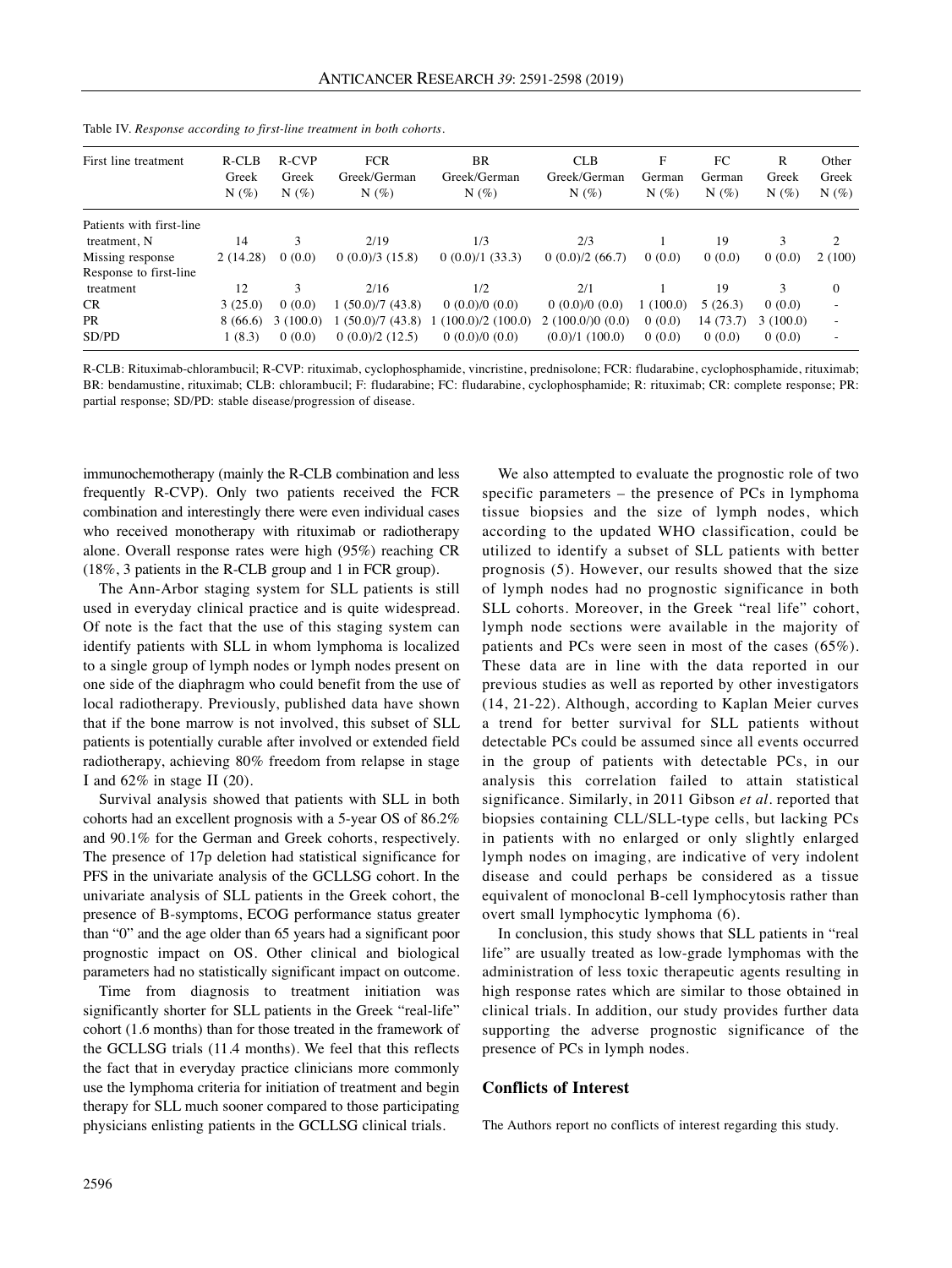## **Authors' Contributions**

Conception/Design: Sotirios Sachanas, Gerassimos Pangalis, Anna Maria Fink, Kirsten Fisher, Jasmin Bahlo, Barbara Eichhorst, Michael Hallek. Provision of study material or patients: Sotirios Sachanas, Anna Maria Fink, Kirsten Fisher, Barbara Eichhorst, Michael Hallek, Xanthi Yiakoumis, Maria Moschogiannis, Efstathios Koulieris, Vassiliki Bartzi, Christina Kalpadakis, Theodoros Vassilakopoulos Maria Angelopoulou, Marie-Christine Kyrtsonis. Data analysis and interpretation: Georgia Levidou, Jasmin Bahlo. Manuscript writing: Sotirios Sachanas, Gerassimos Pangalis, Anna-Maria Fink, Barbara Eichhorst. Final approval of manuscript: Sotirios Sachanas, Anna Maria Fink, Barbara Eichhorst, Gerassimos Pangalis, Michael Hallek.

#### **References**

- 1 The Non-Hodgkin's Lymphoma Classification Project: A clinical evaluation of the International Lymphoma Study Group classification of non-Hodgkin's lymphoma: The Non-Hodgkin's Lymphoma Classification Project. Blood 89: 3909-3918, 1997. PMID: 9166827.
- 2 Pangalis GA, Angelopoulou MK, Vassilakopoulos TP, Siakantaris MP and Kittas C:B-chronic lymphocytic leukemia, small lymphocytic lymphoma, and lymphoplasmacytic lymphoma, including Waldenström's macroglobulinemia: A clinical, morphologic, and biologic spectrum of similar disorders. Semin Hematol 36:104-114,1999. PMID: 10319379.
- 3 Hallek M, Shanafelt TD and Eichhorst B: Chronic Lymphocytic Leukemia. Lancet *391*: 1524-1537, 2018. PMID: 29477250. DOI: 10.1016/S0140-6736(18)30422-7
- 4 Campo E, Swerdlow SH, Harris NL, Pileri S, Stein H and Jaffe ES: The 2008 WHO classification of lymphoid neoplasms and beyond: evolving concepts and practical applications. Blood *19*: 5019-5032, 2011. PMID: 21300984. DOI: 10.1182/blood-2011-01-293050
- 5 Swerdlow SH, Campo E, Pileri SA, Harris NL, Stein H, Siebert R, Advani R, Ghielmini M, Salles GA, Zelenetz AD and Jaffe ES: The 2016 revision of the World Health Organization classification of lymphoid neoplasms. Blood *127*: 2375-2390, 2016. PMID: 26980727. DOI: 10.1182/blood-2016-01-643569
- 6 Gibson SE, Swerdlow SH, Ferry JA, Surti U, Cin PD, Harris NL and Hasserjian RP: Reassessment of small lymphocytic lymphoma in the era of monoclonal B-cell lymphocytosis. Haematologica *96*: 1144-1152, 2011. PMID: 21546505. DOI: 10.3324/haematol.2011.042333
- 7 Ben-Ezra J, Burek JS, Swartz WC, Brownell MD, Brynes RK, Hill LR, Nathwani BN, Oken MM, Wolf BC, Woodruff R and Rappaport H: Small Lymphocytic Lymphoma: A clinicopathologic analysis of 265 cases. Blood *73*: 579-587, 1989. PMID: 2644979.
- 8 Nola M, Pavletic SZ, Weisenburger DD, Smith LM, Bast MA, Vose JM and Armitage JO: Prognostic factors influencing survival in patients with B-cell small lymphocytic lymphoma. Am J Hematol *77*: 31-35, 2004. PMID: 15307103. DOI: 10.1002/ajh.20137
- 9 Bergmann A, Busch R, Eichhorst B, Buehler A, Fischer N, Eckart MJ, Kaiser UV, Jäger U, Hopfinger G, Wendtner C, Fischer K, Emmerich B, Döhner H, Hallek M and Stilgenbauer S: Overall survival in early stage chronic lymphocytic leukemia patients with treatment indication due to disease progression: Follow-up data of the CLL1 trial of the German CLL Study Group (GCLLSG). Blood *122*: 4127, 2013. PMID: 28804126.
- 10 Eichhorst BF, Busch R, Hopfinger G, Pasold R, Hensel M, Steinbrecher C, Siehl S, Jäger U, Bergmann M, Stilgenbauer S, Schweighofer C, Wendtner CM, Döhner H, Brittinger G, Emmerich B and Hallek M: Fludarabine plus cyclophosphamide *versus* fludarabine alone in first-line therapy of younger patients with chronic lymphocytic leukemia. Blood *107*: 885-891, 2006. PMID: 16219797. DOI: 10.1182/blood-2005-06-2395
- 11 Eichhorst BF, Busch R, Stilgenbauer S, Stauch M, Bergmann MA, Ritgen M, Kranzhöfer N, Rohrberg R, Söling U, Burkhard O, Westermann A, Goede V, Schweighofer CD, Fischer K, Fink AM, Wendtner CM, Brittinger G, Döhner H, Emmerich B, Hallek M and German CLL Study Group (GCLLSG): First line therapy with fludarabine compared with chlorambucil does not result in a major benefit for elderly patients with advanced chronic lymphocytic leukemia. Blood *15*: 3382-3391, 2009. PMID: 19605849. DOI: 10.1182/blood-2009-02-206185
- 12 Hallek M, Fischer K, Fingerle-Rowson G, Fink AM, Busch R, Mayer J, Hensel M, Hopfinger G, Hess G, von Grünhagen U, Bergmann M, Catalano J, Zinzani PL, Caligaris-Cappio F, Seymour JF, Berrebi A, Jäger U, Cazin B, Trneny M, Westermann A, Wendtner CM, Eichhorst BF, Staib P, Bühler A, Winkler D, Zenz T, Böttcher S, Ritgen M, Mendila M, Kneba M, Döhner H, Stilgenbauer S, International Group of Investigators and German Chronic Lymphocytic Leukaemia Study Group: Addition of rituximab to fludarabine and cyclophosphamide in patients with chronic lymphocytic leukaemia: A randomised, open-label, phase 3 trial. Lancet *376*: 1164-1174, 2010. PMID: 20888994. DOI: 10.1016/S0140-6736(10)61381-5
- 13 Fischer K, Cramer P, Busch R, Böttcher S, Bahlo J, Schubert J, Pflüger KH, Schott S, Goede V, Isfort S, von Tresckow J, Fink AM, Bühler A, Winkler D, Kreuzer KA, Staib P, Ritgen M, Kneba M, Döhner H, Eichhorst BF, Hallek M, Stilgenbauer S and Wendtner CM: Bendamustine in combination with rituximab for previously untreated patients with chronic lymphocytic leukemia: a multicenter phase II trial of the German Chronic Lymphocytic Leukemia Study Group. J Clin Oncol *30*: 3209- 3216, 2012. PMID: 22869884. DOI: 10.1200/JCO.2011.39.2688
- 14 Schmid C and Isaacson PG: Proliferation centers in B-cell malignant lymphoma, lymphocytic (B-CLL): An immunophenotypic study. Histopathology *24*: 445-451, 1994. PMID: 8088716.
- 15 Soma LA, Craig FE and Swerdlow SH: The proliferation center microenvironment and prognostic markers in chronic lymphocytic leukemia/small lymphocytic lymphoma. Hum Pathol *37*: 152-159, 2006. PMID: 16426914. DOI: 10.1016/ j.humpath.2005.09.029
- 16 Bonato M, Pittaluga S, Tierens A, Bonato M, Criel A, Verhoef G, Wlodarska I, Vanutysel L, Michaux L, Vandekerckhove P, Van den Berghe H and De Wolf-Peeters C: Lymph node histology in typical and atypical chronic lymphocytic leukemia. Am J Surg Pathol *22*: 49-56, 1998. PMID: 9422315.
- 17 Ponzoni M, Doglioni C and Caligaris-Cappio F: Chronic lymphocytic leukemia: the pathologist's view of lymph node microenvironment. Semin Diagn Pathol *28*: 161-166, 2011. PMID: 21842701. DOI: 10.1053/j.semdp.2011.02.014
- 18 Hallek M, Cheson BD, Catovsky D, Caligaris-Cappio F, Dighiero G, Döhner H, Hillmen P, Keating MJ, Montserrat E, Rai KR, Kipps TJ and International Workshop on Chronic Lymphocytic Leukemia: Guidelines for the diagnosis and treatment of chronic lymphocytic leukemia: A report from the